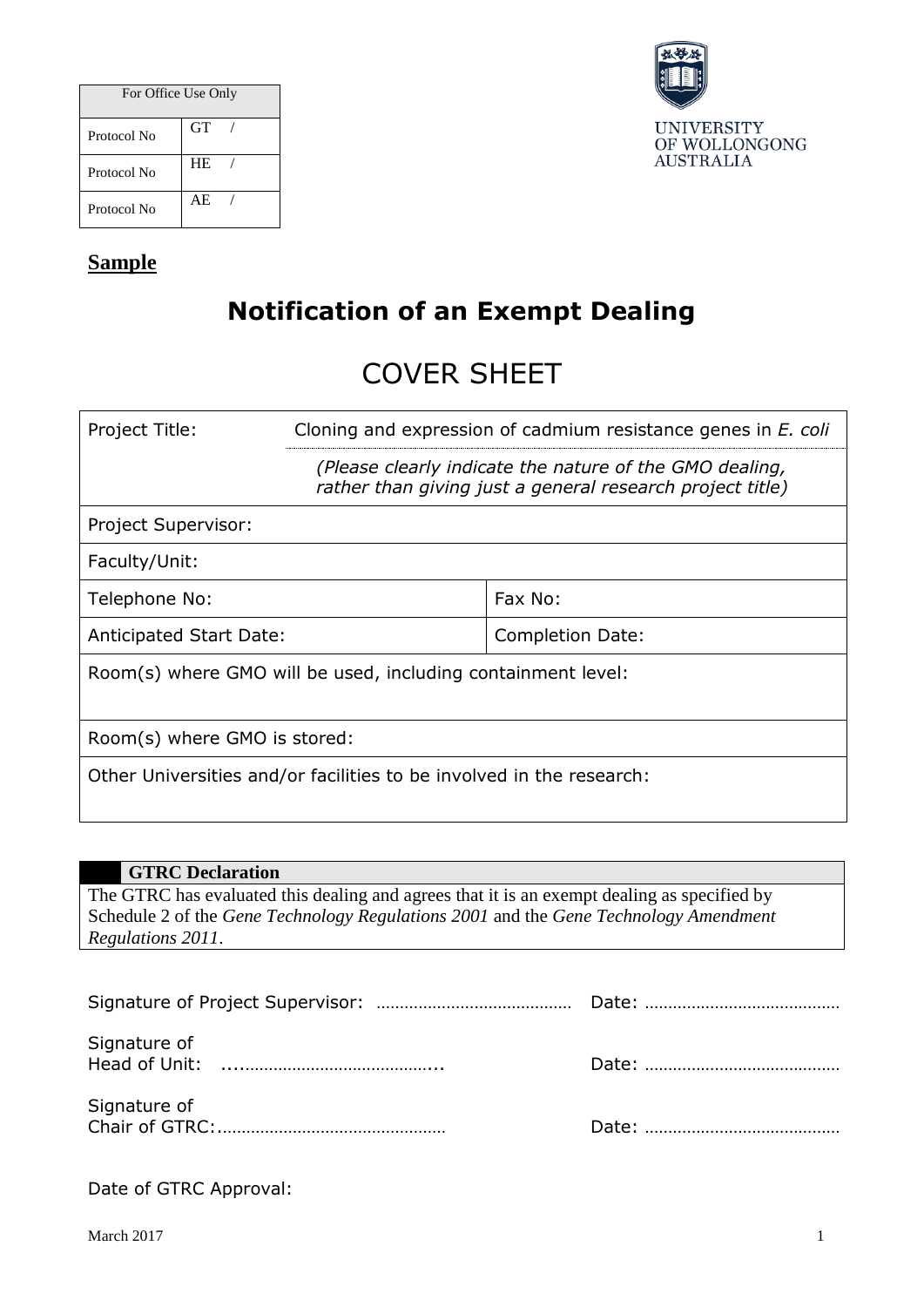#### **LIST OF RESEARCHERS INVOLVED IN THE PROJECT**

Please list the names of all staff and students who will be participating in the project, and give details of their training. Before working with GMOs each person listed below must complete the online Biosafety and GMO Training Course and satisfactorily pass the GMO Quiz. The quiz can be accessed on Moodle at: https://moodle.uowplatform.edu.au/course/view.php?id=11362. The accessed on Moodle at: https://moodle.uowplatform.edu.au/course/view.php?id=11362. enrolment key is 'Biosafety'.

Please note the following:

- Each person must also have completed a local induction to the laboratory in question and be listed as an authorised user for the laboratory.
- The project supervisor should be an academic employed at UOW and her/his tenure should cover the duration of project, otherwise such an academic staff member should be nominated as co-supervisor and secondary contact.

|                 | <b>Name</b> | <b>Position</b> | GMO Quiz   |
|-----------------|-------------|-----------------|------------|
|                 |             |                 | Completed? |
|                 |             |                 | Yes/No     |
|                 |             |                 |            |
| Principal       |             |                 |            |
| Investigator    |             |                 |            |
| (Project        |             |                 |            |
| Supervisor)     |             |                 |            |
|                 |             |                 |            |
|                 |             |                 |            |
| Co-Investigator |             |                 |            |
|                 |             |                 |            |
|                 |             |                 |            |
|                 |             |                 |            |
|                 |             |                 |            |
|                 |             |                 |            |
|                 |             |                 |            |
|                 |             |                 |            |
| Other           |             |                 |            |
| Participants    |             |                 |            |
|                 |             |                 |            |
|                 |             |                 |            |
|                 |             |                 |            |
|                 |             |                 |            |
|                 |             |                 |            |
|                 |             |                 |            |
|                 |             |                 |            |
|                 |             |                 |            |
|                 |             |                 |            |
|                 |             |                 |            |
|                 |             |                 |            |
|                 |             |                 |            |
|                 |             |                 |            |
|                 |             |                 |            |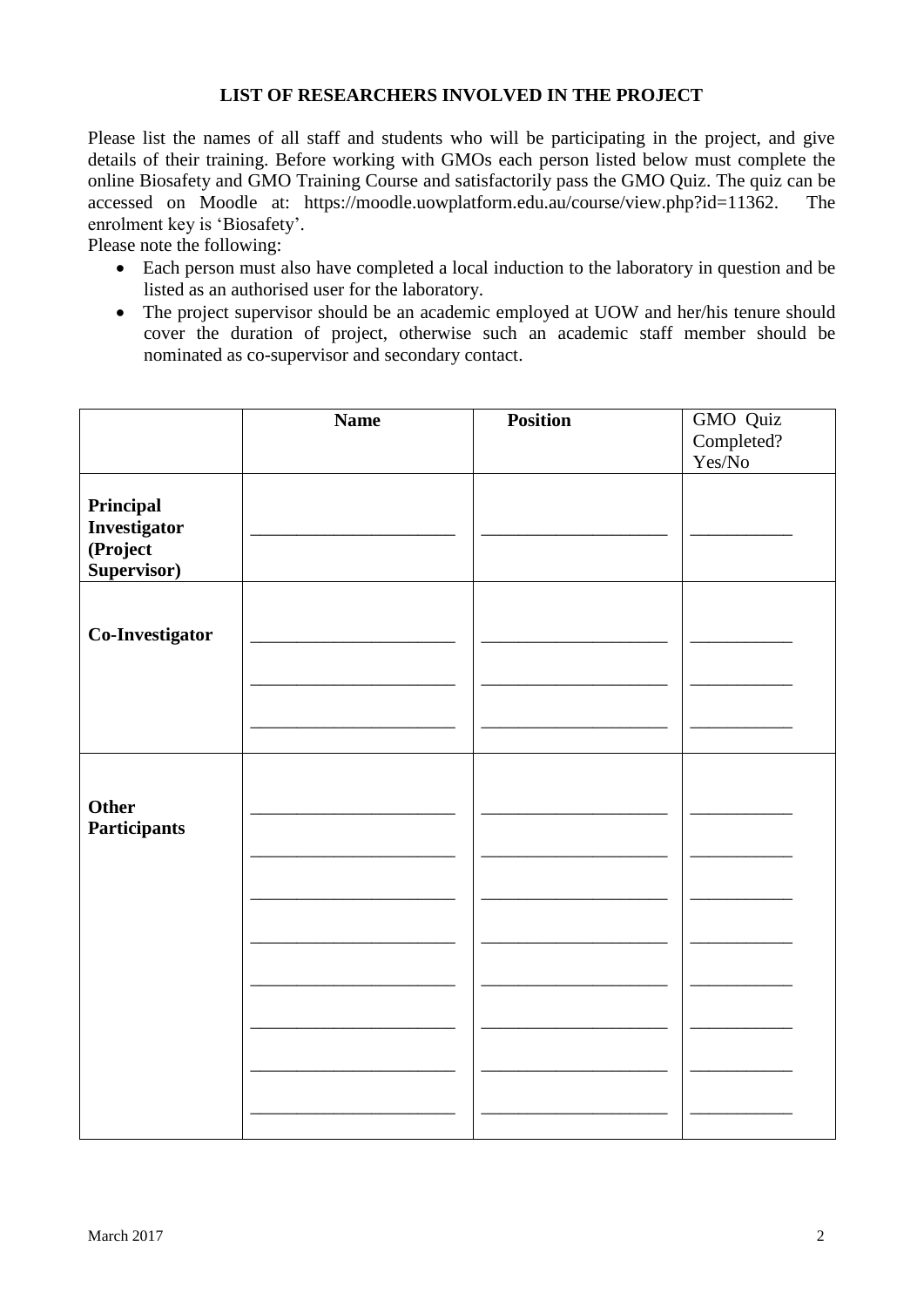## **Gene Technology Review Committee**

**1 Project Summary - briefly describe the project, including the aims of the proposed dealing, method of producing GMOs (if applicable) and their use. Please justify why this project is an Exempt Dealing based on the criteria including those for host/vector system and donor nucleic acids (this should be written in plain English).**

#### **Sample**

Aim and Background: To identify and characterise bacterial genes responsible for cadmium resistance. Cadmium (Cd) contamination is a global problem. Identification of the genes responsible for such resistance will not only advance our knowledge of Cd resistance at molecular level but may also help develop novel approach to solving the contamination problem.

Description of GMO Dealing: We will use the shot-gun method to clone large DNA fragments of *Bacillus* sp. CDB isolated from a contaminated site (xxxx et al. 2007) in *E. coli* to screen for Cd resistance clones on Cd-containing media. Putative resistance proteins will then be produced using expression vectors in *E. coli* for function investigation. Recombinant DNA will be introduced into *E. coli* using standard chemical heat-shock or electroporation transformation methods.

#### Justification of Dealing Level:

Donor nucleic acids - From *Bacillus* sp. CDB, not known as pathogen to other organisms. Host – *E. coli* B12 strains such as JM109 and M15.

Vectors – Common *E. coli* cloning vectors such as pGEM7(+) and expression vector such as pQE30. None of them is conjugative.

The dealing will be contained in the PC1 facilities listed above producing no more than 25 litres of GMO culture in each vessel containing the resultant culture. The GMOs generated will not be intentionally released into the environment.

```
Ref……
```
## **2 Exemption Category – Highlight the items that apply**

## **Schedule 2 Dealings exempt from licensing**

## **Part 1 Exempt dealings**

#### **Item Description of dealing**

- 2 A dealing with a genetically modified *Caenorhabditis elegans*, unless:
	- (a) an *advantage* is conferred on the animal by the genetic modification; or
	- (b) as a result of the genetic modification, the animal is capable of secreting or producing an infectious agent.
- 3 A dealing with an animal into which genetically modified somatic cells have been introduced, if:
	- (a) the somatic cells are not capable of giving rise to infectious agents as a result of the genetic modification; and
	- (b) the animal is not infected with a virus that is capable of recombining with the genetically modified nucleic acid in the somatic cells.
- 3A A dealing with an animal whose somatic cells have been genetically modified *in vivo* by a replication defective viral vector, if:
	- (a) the *in vivo* modification occurred as part of a previous dealing; and
	- (b) the replication defective viral vector is no longer in the animal; and
	- (c) no germ line cells have been genetically modified; and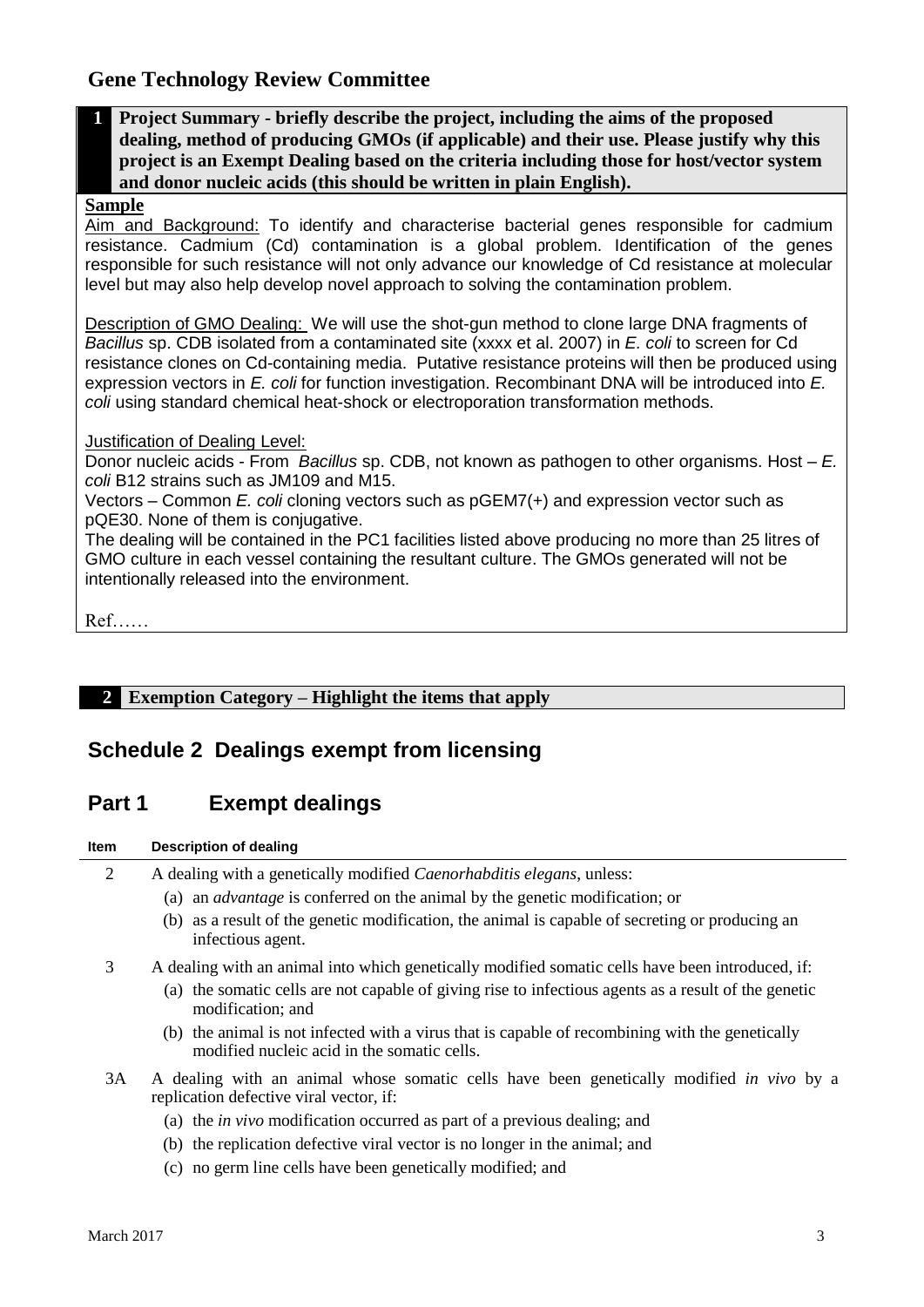- (d) the somatic cells cannot give rise to infectious agents as a result of the genetic modification; and
- (e) the animal is not infected with a virus that can recombine with the genetically modified nucleic acid in the somatic cells of the animal.
- 4 (1) Subject to subitem (2), a dealing involving a host/vector system mentioned in Part 2 of this Schedule and producing no more than 25 litres of GMO culture in each vessel containing the resultant culture.
	- (2) The donor nucleic acid:
	- (a) must meet either of the following requirements:
	- (i) it must not be derived from organisms implicated in, or with a history of causing, disease in otherwise healthy:
		- (A) human beings; or
		- (B) animals; or
		- (C) plants; or
		- (D) fungi;
		- (ii) it must be characterised and the information derived from its characterisation show that it is unlikely to increase the capacity of the host or vector to cause harm;

#### *Example*

Donor nucleic acid would not comply with subparagraph (ii) if its characterisation shows that, in relation to the capacity of the host or vector to cause harm, it:

- (a) provides an advantage; or
- (b) adds a potential host species or mode of transmission; or
- (c) increases its virulence, pathogenicity or transmissibility; and
- (b) must not code for a toxin with an  $LD_{50}$  of less than 100  $\mu$ g/kg; and
- (c) must not code for a toxin with an  $LD_{50}$  of 100  $\mu$ g/kg or more, if the intention is to express the toxin at high levels; and
- (d) must not be uncharacterised nucleic acid from a toxin-producing organism; and
- (e) must not include a viral sequence, unless the donor nucleic acid:
	- (i) is missing at least 1 gene essential for viral multiplication that:
		- (A) is not available in the cell into which the nucleic acid is introduced; and
		- (B) will not become available during the dealing; and
	- (ii) cannot restore replication competence to the vector.
- 5 A dealing involving shot-gun cloning, or the preparation of a cDNA library, in a host/vector system mentioned in item 1 of Part 2 of this Schedule, if the donor nucleic acid is not derived from either:
	- (a) a pathogen; or
	- (b) a toxin-producing organism.

#### **3 Circle the host/vector system that will be used**

### **Part 2 Host/vector systems for exempt dealings**

| <b>Item</b> | <b>Class</b> | <b>Host</b>                                                                                                                                                                                                                                                                           | <b>Vector</b>                                                                                                                                   |
|-------------|--------------|---------------------------------------------------------------------------------------------------------------------------------------------------------------------------------------------------------------------------------------------------------------------------------------|-------------------------------------------------------------------------------------------------------------------------------------------------|
|             | Bacteria     | <b>Escherichia coli K12</b> , E. coli B,<br><i>E. coli</i> C or <i>E. coli</i> Nissle 1917<br>— any derivative that does not<br>contain:<br>generalised transducing<br>(a)<br>phages; or<br>genes able to complement<br>(b)<br>the conjugation defect in a<br>non-conjugative plasmid | 1. Non-conjugative plasmids<br>2. Bacteriophage<br>lambda<br>(a)<br>lambdoid<br>(b)<br>Fd or F1 (eg M13)<br>(c)<br>3. None (non-vector systems) |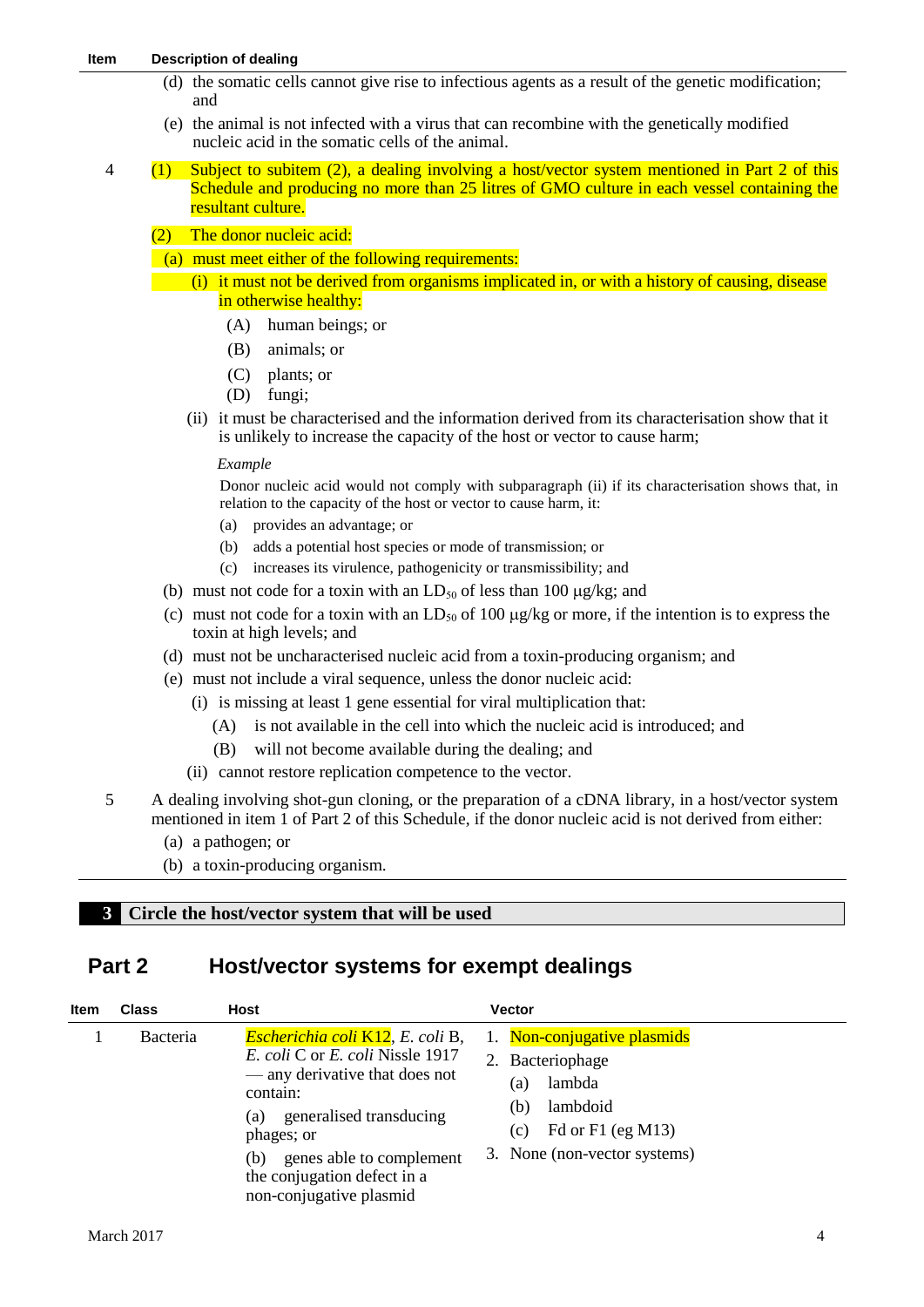*Bacillus* — specified species asporogenic strains with a reversion frequency of less than  $10^{-7}$ :

- (a) *B. amyloliquefaciens*
- (b) *B. licheniformis*
- (c) *B. pumilus*
- (d) *B. subtilis*
- (e) *B. thuringiensis*

*Pseudomonas putida* — strain KT 2440

*Streptomyces* — specified species:

- (a) *S. aureofaciens*
- (b) *S. coelicolor*
- (c) *S. cyaneus*
- (d) *S. griseus*
- (e) *S. lividans*
- (f) S. parvulus
- (g) *S. rimosus*
- (h) *S. venezuelae*

#### *Agrobacterium radiobacter*

*Agrobacterium rhizogenes* disarmed strains

*Agrobacterium tumefaciens* disarmed strains

*Lactobacillus*

*Lactococcus lactis*

*Oenococcus oeni* syn.

*Leuconostoc oeni Pediococcus*

*Photobacterium angustum*

*Pseudoalteromonas tunicata Rhizobium* (including the genus

*Allorhizobium*)

*Sphingopyxis alaskensis* syn. *Sphingomonas alaskensis*

*Streptococcus thermophilus Synechococcus* — specified strains:

- (a) PCC 7002
- (b) PCC 7942
- (c) WH 8102

*Synechocystis* species *—* strain PCC 6803

*Vibrio cholerae* CVD103-HgR

- 1. Non-conjugative plasmids 2. Plasmids and phages whose host range does not include *B. cereus*, *B. anthracis* or any other pathogenic strain of *Bacillus*
	- 3. None (non-vector systems)
	- 1. Non-conjugative plasmids including certified plasmids: pKT 262, pKT 263, pKT 264
	- 2. None (non-vector systems)
	- 1. Non-conjugative plasmids
	- 2. Certified plasmids: SCP2, SLP1, SLP2, PIJ101 and derivatives
	- 3. Actinophage phi C31 and derivatives
	- 4. None (non-vector systems)
	- 1. Non-tumorigenic disarmed Ti plasmid vectors, or Ri plasmid vectors
	- 2. None (non-vector systems)
	- 1. Non-conjugative plasmids
	- 2. None (non-vector systems)